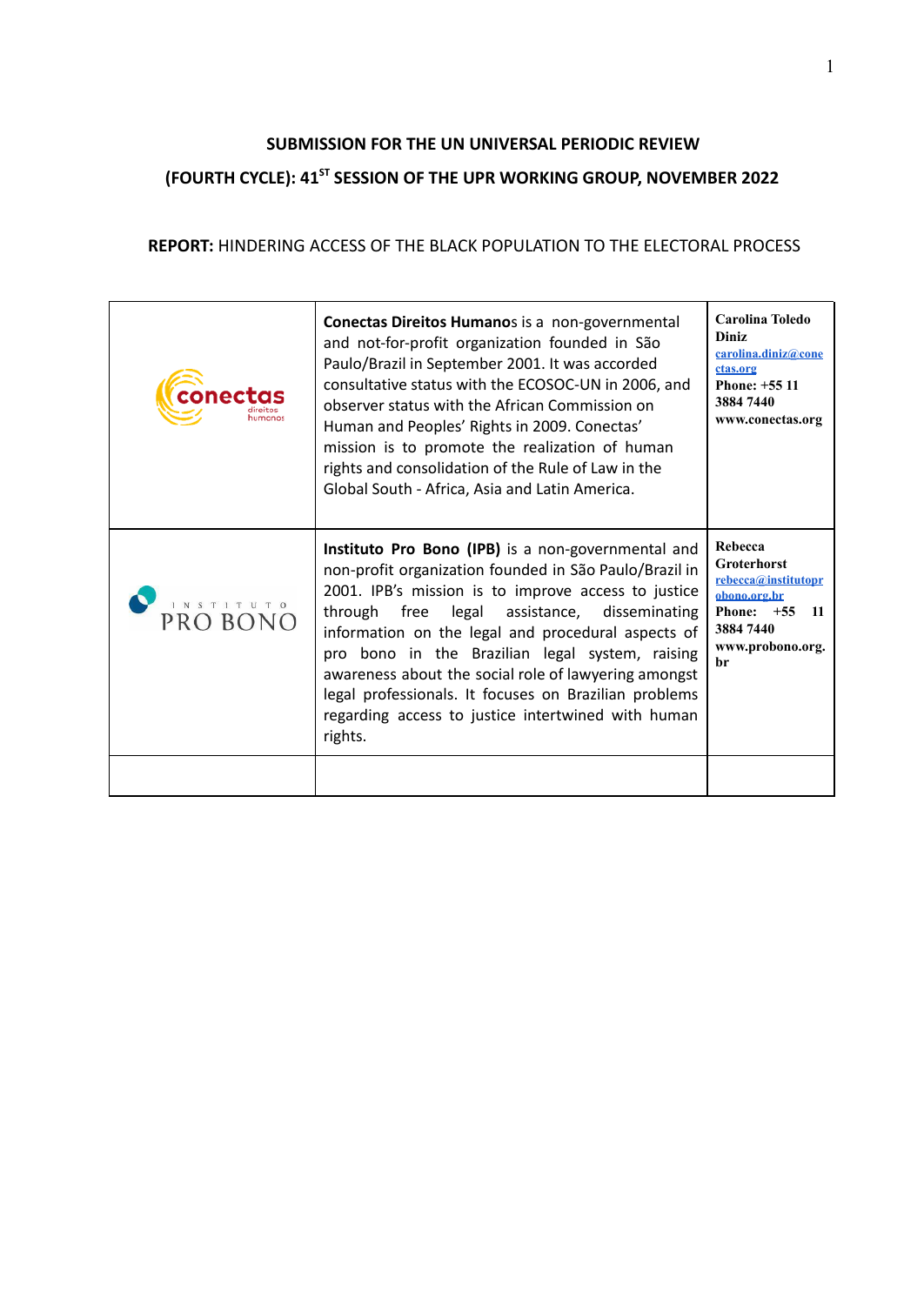### **I. Introduction**

1. In Brazil, it is often said that, with the promulgation of its Constitution in 1988, political rights were expanded to their maximum level to all its citizens. After a long period of civil-military dictatorship (1964-1985), the new constitutional text became a symbol of the attempt to rebuild fairer, more egalitarian and democratic society, in what became as the Citizen's Constitution. However, despite these achievements and the fact that universal suffrage had been achieved by allowing illiterates to vote, article 15, item III of the Constitution establishes a case in which the right to vote is restricted: the suspension of political rights in the case of an unappealable criminal conviction, for as long as its effects last.

2. The true understanding of the issues entailed by such a measure can only be achieved when two factors are considered together: a) the interpretation of to this article has always been that **every** criminal conviction has the effect of **automatically** suspending political rights of the condemned individual; b) the Brazilian prison population and the incarceration rate have increased dramatically since the 1990s. As a result, there are a huge number of people barred from voting because they have suffered unappealable criminal convictions.

3. In practice, what happens is the democratic jettisoning of thousands of people, with a very demarcated profile – young, black, and working-class individuals.

4. In addition to violating the basic principles that regulate the Democratic Rule of Law – such as universal suffrage, freedom of choice of representatives, the right to equal voting, freedom of expression in elections, and political pluralism, particularly the right to non-discrimination –, there is no legitimate aim that can be achieved by measures that restrict political rights. In other words: the suspension of the right to vote as a direct consequence of a criminal conviction has the effect of denying the status of equal citizenship to people who have been imprisoned, imposing, in practice, another foundation of Brazilian structural racism.

#### **II. Methodology**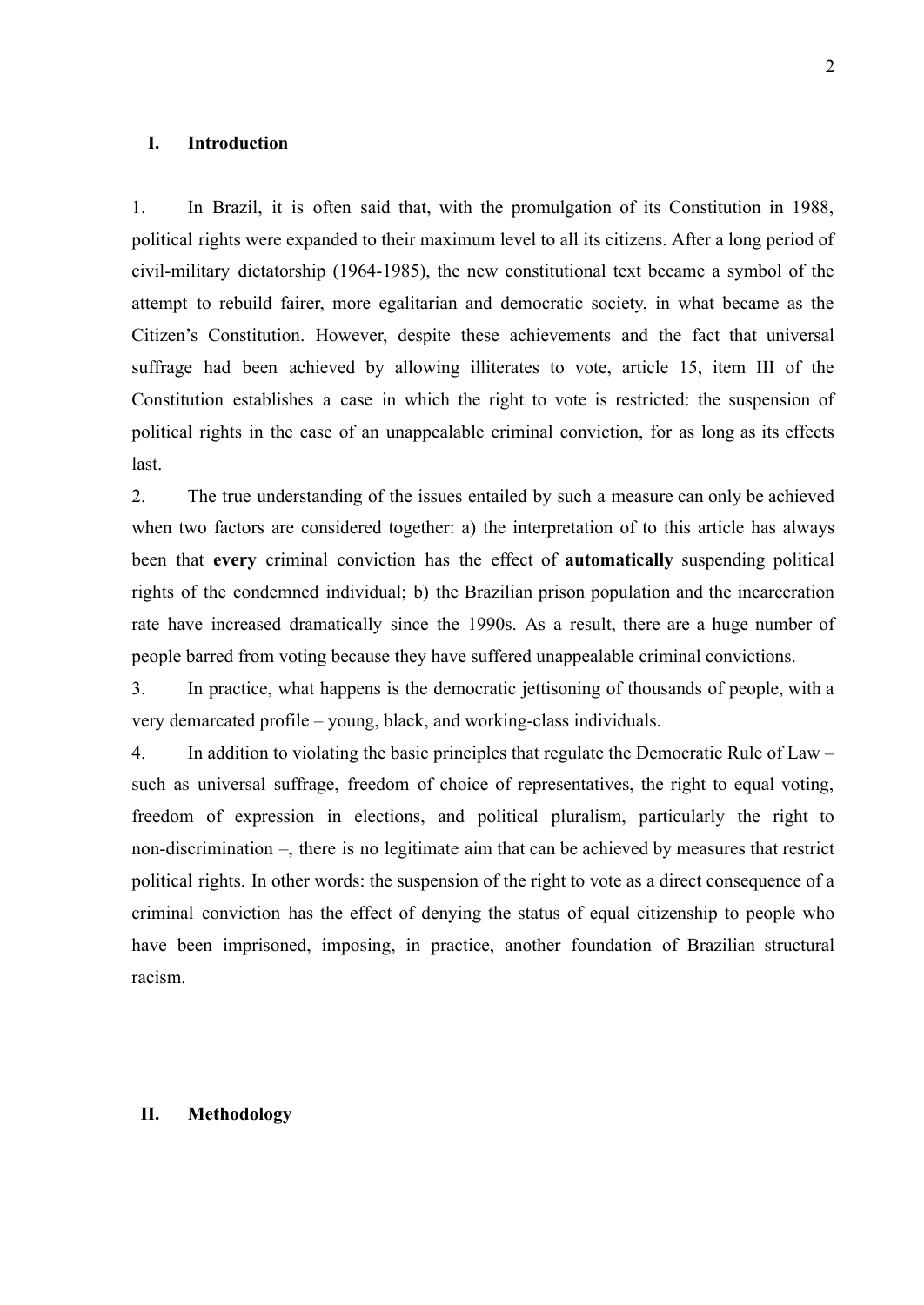**5.** In this document, AMPARAR, Conectas and IPB examine the Brazilian government in the fulfillment its international human rights obligations related to respect to the exercise of universal suffrage, the right to full political participation and the principle of non-decriminalization (Articles 2 and 21 of the Universal Declaration of Human Rights, articles 10, 11 and 25 of the International Covenant on Civil and Political Rights, Rule 108 - Mandela Rules, Inter-American Convention against Racism, Racial Discrimination and Related Intolerance, Articles 1 and 4 of the International Convention on the Elimination of All Forms of Racial Discrimination).

6. To this end, we evaluated Brazil's implementation of the recommendations received during the 3rd cycle of the UPR, specifically the one that suggests fighting racism (Recommendation 136.46) and the adaptation of criminal legislation to international human rights principles and treaties (Recommendations 136.106 and 136.85) from the perspective of the impact of the suspension of voting rights for people with criminal convictions in Brazilian democracy.

7. To demonstrate the relationship between this agenda and the Recommendations made in the 3rd Cycle of the Universal Periodic Review, we shall start by presenting how the issue is dealt with in Brazilian legislation and case law. Then, through the analysis of official data from the Brazilian government, we shall shed light on the current impacts of the suspension of political rights for people involved with the criminal justice system, identifying the total number of people affected and their specific socioeconomic profile. Then, through an analysis of the specialized international literature and the case law of foreign and international Courts, we shall indicate how the matter is treated in other countries and how it is seen vis-à-vis international human rights documents.

8. Finally, acknowledging the need for more assertive Recommendations on the agenda, based on the best international practices on the subject, we indicate possible texts that could support the elaboration of new Recommendations for the achievement of the right to vote for convicted persons in Brazil, with the consequent observance of the effective right to non-discrimination and universal suffrage.

## **III. Suspension of political rights of persons involved in criminal proceedings in Brazil**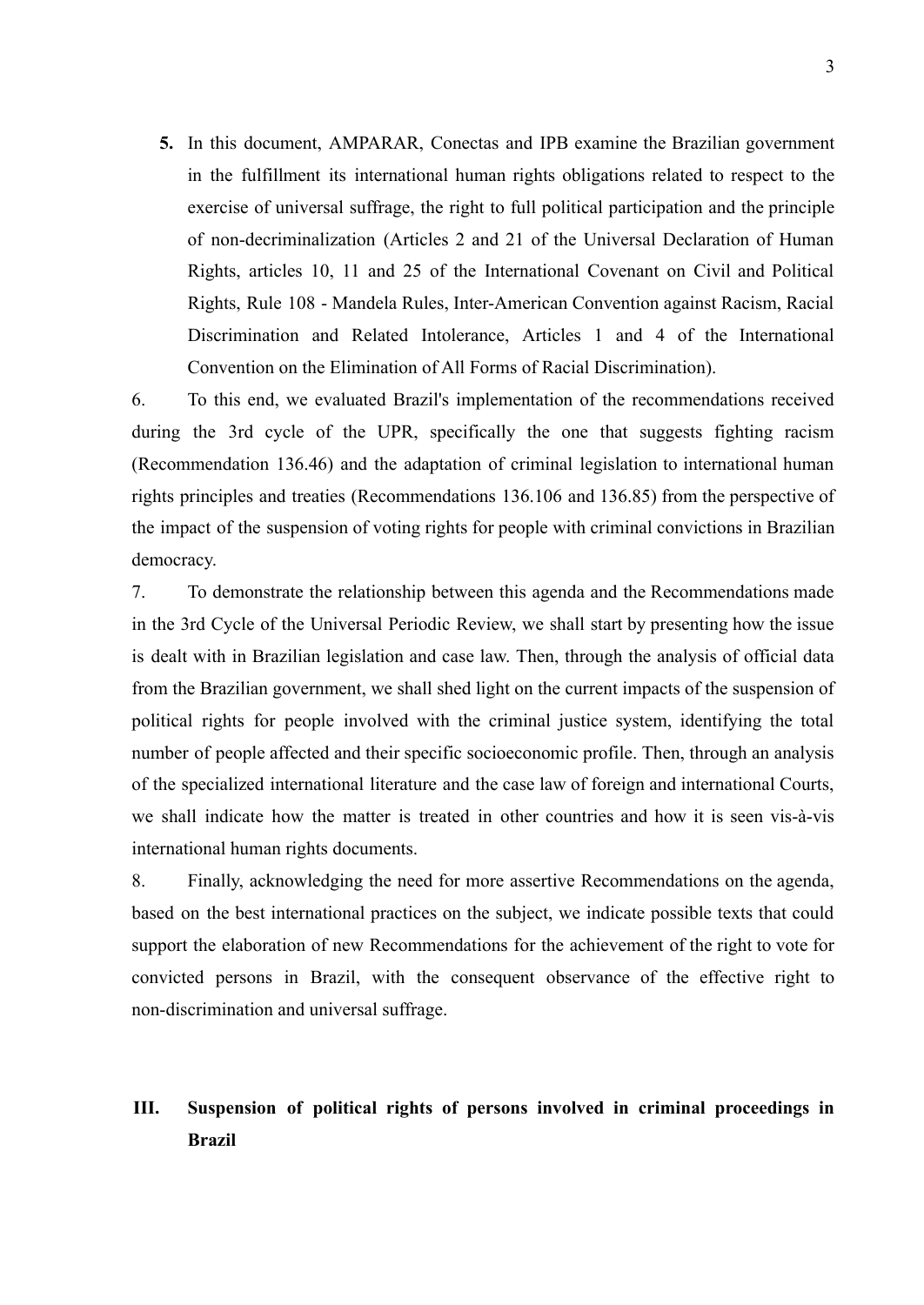9. Historically, since Brazil achieved its independence in 1822, the exercise of universal suffrage has never been assured to the entire population - in other words, without discrimination by class, race, and/or gender. In its first Constitution, the country adopted the census criterion, automatically excluding women, black people, and indigenous peoples. Then, through a legislative reform carried out on the eve of the abolition of slavery (Saraiva Law), illiterate people lost the right to vote. The educational criterion was established into the Constitution of the Republic (1891) and revised only in 1985, effectively excluding black and indigenous people from the electoral process. In 1988, in turn, the current Federal Constitution was ratified.

10. With the end of the long-standing civil-military dictatorship that took place in Brazil between 1964 and 1985, the work began in order to build a new Constitution that would match the redemocratization moment<sup>1</sup>. In addition to the Constitution establishing a huge list of individual and collective rights and guarantees, with regard to political rights, its article 14 expressly determines that popular sovereignty would be exercised through universal suffrage, with direct, private, and equal voting rights to all. Electoral registration and voting are mandatory for those over the age of 18 and optional for those who are illiterate, over the age of 70, over the age of 16 and under the age of 18.

11. It just so happens that, although the forfeiture of political rights is prohibited by the Constitution (article 15, item III), the loss or suspension of these rights is allowed in cases of "unappealable criminal convictions, for as long as their effects last"<sup>2</sup>.

12. Maintaining an understanding that has lasted for more than two hundred years, this passage is interpreted as determining that every person who has a final and unappealable criminal conviction shall have their political rights suspended, regardless of *a)* the type of crime committed; *b)* the intensity of the sentence awarded; or even *c)* the type of sentence. As such, the right to vote is suspended for those sentenced to imprisonment, to the fulfillment of sentences that restrict rights, or even to the mere payment of a fine.

13. A study carried out between 2016 and 2019 attempted to understand the origins and current impacts of the suspension of political rights for criminally convicted persons in

<sup>1</sup>The first article of the Constitution established that Brazil is a Democratic Rule of Law country whose foundations would be sovereignty, citizenship, human dignity, and political pluralism, with all emanating from the people, who would exercise said power through directly or indirectly elected representatives. BRAZIL. **Constitution (1988)** . Available at: <http://www.planalto.gov.br/ccivil\_03/Constituicao/Constitui%C3%A7ao.htm>.

<sup>&</sup>lt;sup>2</sup> "Art. 15. The forfeiture of political rights is prohibited, and the loss or suspension of these rights will only occur in cases of: [...] III - final and unappealable criminal convictions, for as long as their effects last." BRAZIL. **Constitution (1988)** . Available at: <http://www.planalto.gov.br/ccivil\_03/Constituicao/Constitui%C3%A7ao.htm>.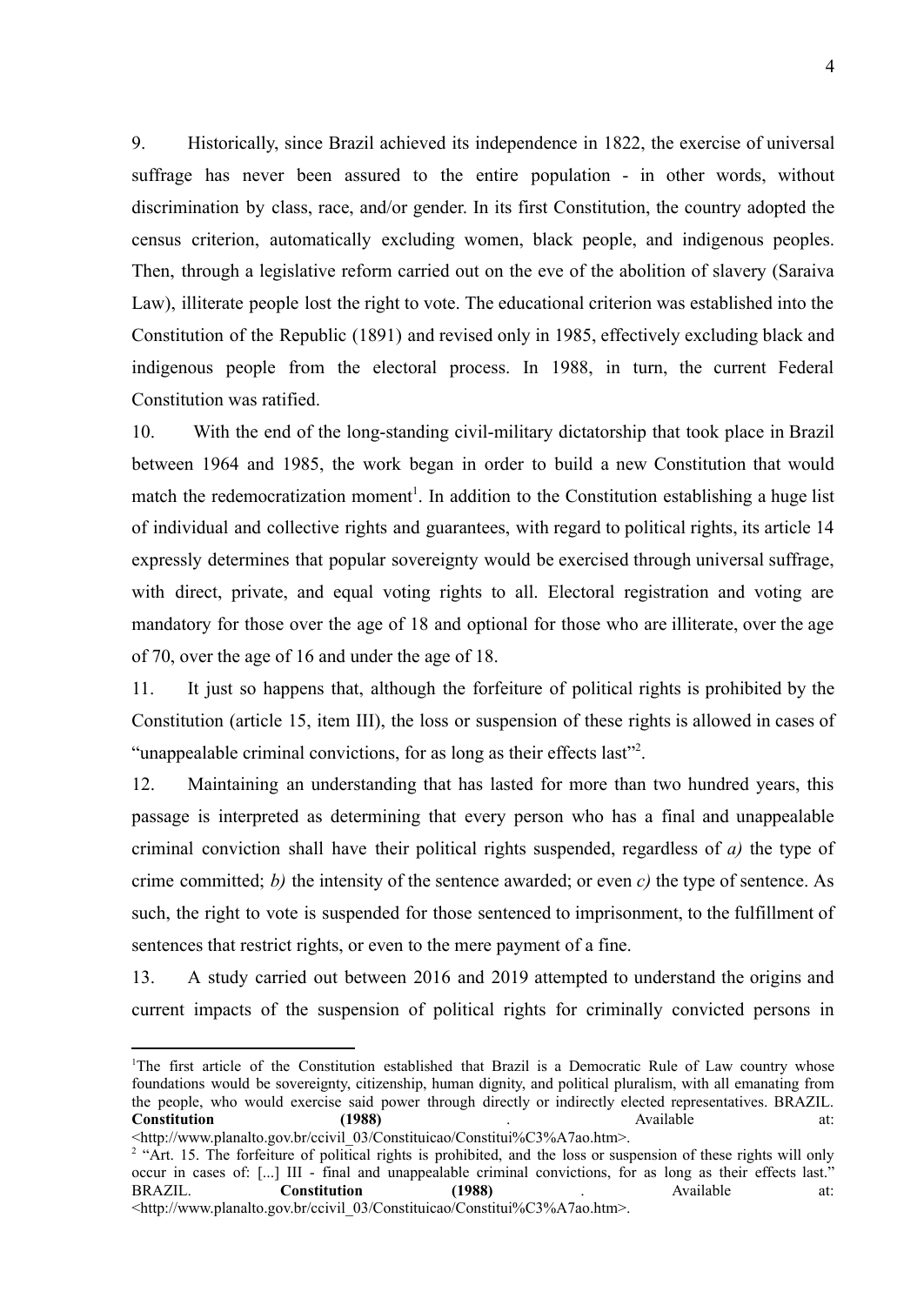Brazil<sup>3</sup>, allowing us to note that, in the first statements by the National Constituent Assembly (responsible for the text enacted in 1988), it was understood that the right to vote should be guaranteed for all persons, even if they were in custody. The arguments in this sense involved the idea of facilitating reintegration and maintaining links with society at large, the possibility of giving voice to an entire socially invisible population, and the clear violation of penal principles that would occur by applying a general and indiscriminate punishment, without any dosage of penalty taking into account necessity and proportionality criteria.

14. However, with the subsequent sessions of this Assembly, what began with an attempt to expand the right to vote to people in prison became, at first, the possibility of suspending political rights as a *type* of penalty, to be expressly declared by a judge with jurisdiction over the matter. But then, with the pretense of improving the text that was being established, the proposal of limitations of political rights, which seemed reasonable, ended up reaching its current form - it is understood that political rights cannot be revoked, but are rather suspended due to criminal convictions, withdrawing the right to vote from those convicted of any crime, in a general and unrestricted manner.

15. The issue of the right to vote for convicted persons was once again debated in the legislative sphere in the years of 1993-1994, when the first and only Constitutional Revision of the text enacted in 1988 was carried out. In this Review, the rapporteur concluded that the suspension of political rights should be seen as an extreme measure, applicable only in very restricted, particularly serious and rigorously delimited cases, contrary to the general and indiscriminate application granted by article 15, III of the Constitution, which was unethical and violated the very essence of a Democratic Rule of Law state. However, given the alleged difficulties in carrying out voting in prisons, it was concluded that, despite it being necessary, there would be no way to implement this right for practical reasons.

16. Furthermore, in the years 1997, 2002, and 2003, three Bills of Amendment to the Constitution were presented in the Lower House of Representatives and in the Federal Senate, with the goal of extending the right to vote to inmates. All three bills stated that the restriction of political rights of an entire group would violate the foundations of the very idea of democracy, removing the legitimacy of the State and preventing several people from freely presenting their demands (with this being an additional conviction that would go beyond the deprivation of liberty itself and hinder social reintegration by severing all ties with society).

<sup>3</sup> FERRARINI, Luigi Giuseppe Barbieri. **Cárcere e voto:** a morte social pela suspensão dos direitos políticos do condenado. Belo Horizonte: Editora D'Plácido, 2019.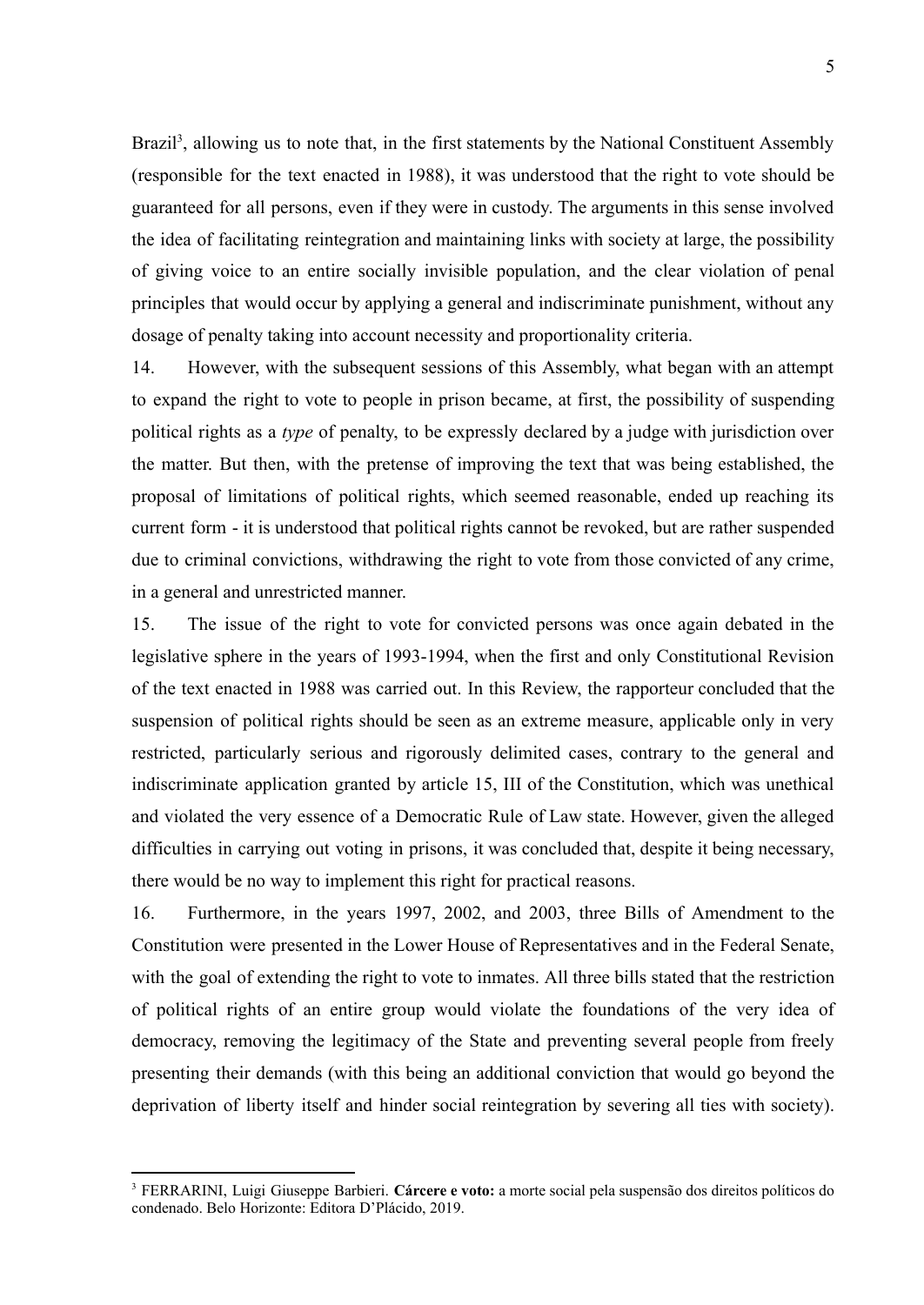However, even though such proposals had favorable opinions from their rapporteurs, all of them were ultimately shelved by the end of the legislature periods.<sup>4</sup>

17. In the judicial sphere, the only direct manifestation took place in 2019, when the Federal Supreme Court (STF) – the Brazilian constitutional court – understood that the suspension of political rights also applied to cases in which the only penalties imposed were restrictive of rights, that is, alternatives to imprisonment.<sup>5</sup>Thus, the literal interpretation given to article 15, III, of the Constitution, merely reinforced its character of general and automatic application to all types of criminal conviction, for as long as their effects last.

18. It is also worth noting that, at least in theory, people who are under temporary arrest do not have their political rights suspended, and they fully enjoy their rights to vote and participate in politics. Thus, the Electoral Courts, in tandem with Penitentiary Administration Secretariats, should provide adequate documentation for voters and the transfer of electronic voting machines to prisons on voting days. However, in practice, under the justifications of the alleged high risk of prison establishments, logistical difficulties or the absence of adequate documentation, little is done to guarantee the right to vote for temporary detainees, and their participation in elections is negligible.

### **IV. Suspension of voting rights in numbers**

19. Due to the implementation of penal policies that accompanied the movements of law and order and zero tolerance, Brazil is experiencing an exponential increase in its incarcerated population. In light of official government data provided by Infopen (National Penitentiary Information Survey) 2017<sup>6</sup> , one can observe that, while in 1990 the Brazilian prison population amounted to approximately 90,000 people, with an imprisonment rate of 61

<sup>5</sup> BRASIL. Supremo Tribunal Federal. Tribunal Pleno. Recurso Extraordinário 601182/MG. Relator: Ministro Marco Aurélio, 02 de outubro de 2019. Disponível em: <https://jurisprudencia.stf.jus.br/pages/search/sjur412201/false>. <http://legis.senado.leg.br/diarios/BuscaDiario?tipDiario=1&datDiario=11/05/2002&paginaDireta=07847>; SENADO FEDERAL. Proposta de Emenda à Constituição nº 65, de 2003. **Diário do Senado Federal,** Brasília, DF, 28 ago. 2003. p. 25171-25172. Disponível em: <http://legis.senado.leg.br/diarios/BuscaDiario?tipDiario=1&datDiario=28/08/2003&paginaDireta=25171>.

<sup>4</sup> CÂMARA DOS DEPUTADOS. Proposta de Emenda à Constituição nº 486, de 1997. **Diário da Câmara dos Deputados,** Brasília, DF, 9 ago. 1997. p. 22560-22566. Available at: <http://imagem.camara.gov.br/Imagem/d/pdf/DCD09AGO1997.pdf#page=10> ; SENADO FEDERAL. Proposta de Emenda à Constituição nº 22, de 2002. **Diário do Senado Federal,** Brasília, DF, 11 maio 2002. p. 7847-7849. Disponível em:

<sup>6</sup> DEPEN. **Levantamento Nacional de Informações Penitenciárias:** INFOPEN. Atualização – junho de 2017. Brasília: Ministério da Justiça e Segurança Pública; Departamento Penitenciário Nacional, 2019. Disponível em: <http://antigo.depen.gov.br/DEPEN/depen/sisdepen/infopen/relatorios-sinteticos/infopen-jun-2017-rev-1207201 9-0721.pdf>.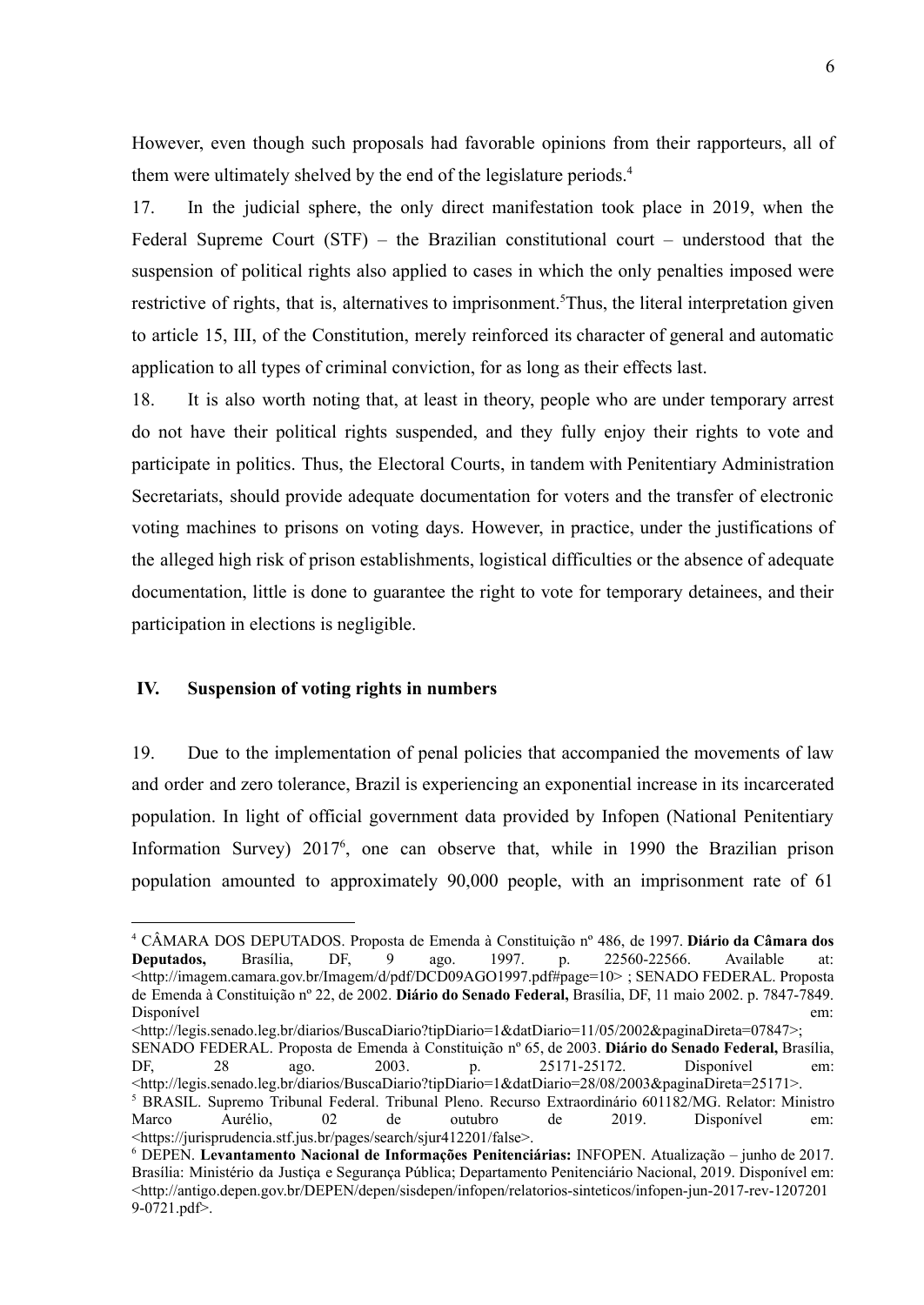individuals per 100,000 inhabitants, in December 2020, according to data from the Information System of the National Penitentiary Department (SISDEPEN),<sup>7</sup> this prison population amounted to 811,707 people for a total of 545,060 vacancies – representing an increase of 801.89% compared to 1990, with an incarceration rate of 383.32 people per 100,000 inhabitants.

20. However, the number of people deprived of their political rights is much higher than that of inmates of prison institutions. Given the application of the suspension of the right to vote to all convicted individuals, regardless of the type and intensity of sentences applied, even those who are free and serving prison alternative sentences will not be able to vote. As a result, according to official data from the Brazilian Superior Electoral Court, in 2018, at least a total of 788,700 people could not vote because they had an unappealable criminal conviction against them<sup>8</sup>.

21. And, as mentioned, despite the fact that the right to vote for prisoners who are still awaiting trial is recognized in Brazil, in 2018, when the population of pre-trial detainees was 242,133 people in the period from July to December, according to the SISDEPEN, only 9,331 of these individuals voted in that year's presidential elections in the first round and 8,594 in the second round.

22. **In the end,** Brazil had, in 2018, about 147 million eligible voters, but **at least 1,021,000 of them did not vote in that year's elections for reasons related to the criminal justice system**.

*a) Profile of the prison population, the suspension of the right to vote, and structural racism*

23. The Brazilian criminal justice system affects very specific portions of the Brazilian population in different ways. It suffices to look at its socioeconomic profile: it is a socially and economically vulnerable population, with marked racial characteristics, young, with low education levels and usually coming from specific urban regions.

24. Whilst the Brazilian population is 43.6% white, 46.8% brown (*pardo*) and 8.6% black, in the prison system the percentage of white individuals drops to 35.48%, with 46.27% *pardo* individuals and 17.37% black individuals.

<sup>7</sup> DEPEN. **Sistema de Informações do Departamento Penitenciário Nacional:** SISDEPEN. Disponível em: <https://www.gov.br/depen/pt-br/servicos/sisdepen>.

<sup>8</sup> Dados constantes no Cadastro de Eleitores sob o código ASE 337, tratando-se de um número aproximado em razão de lançamentos retroativos e inativações em datas posteriores.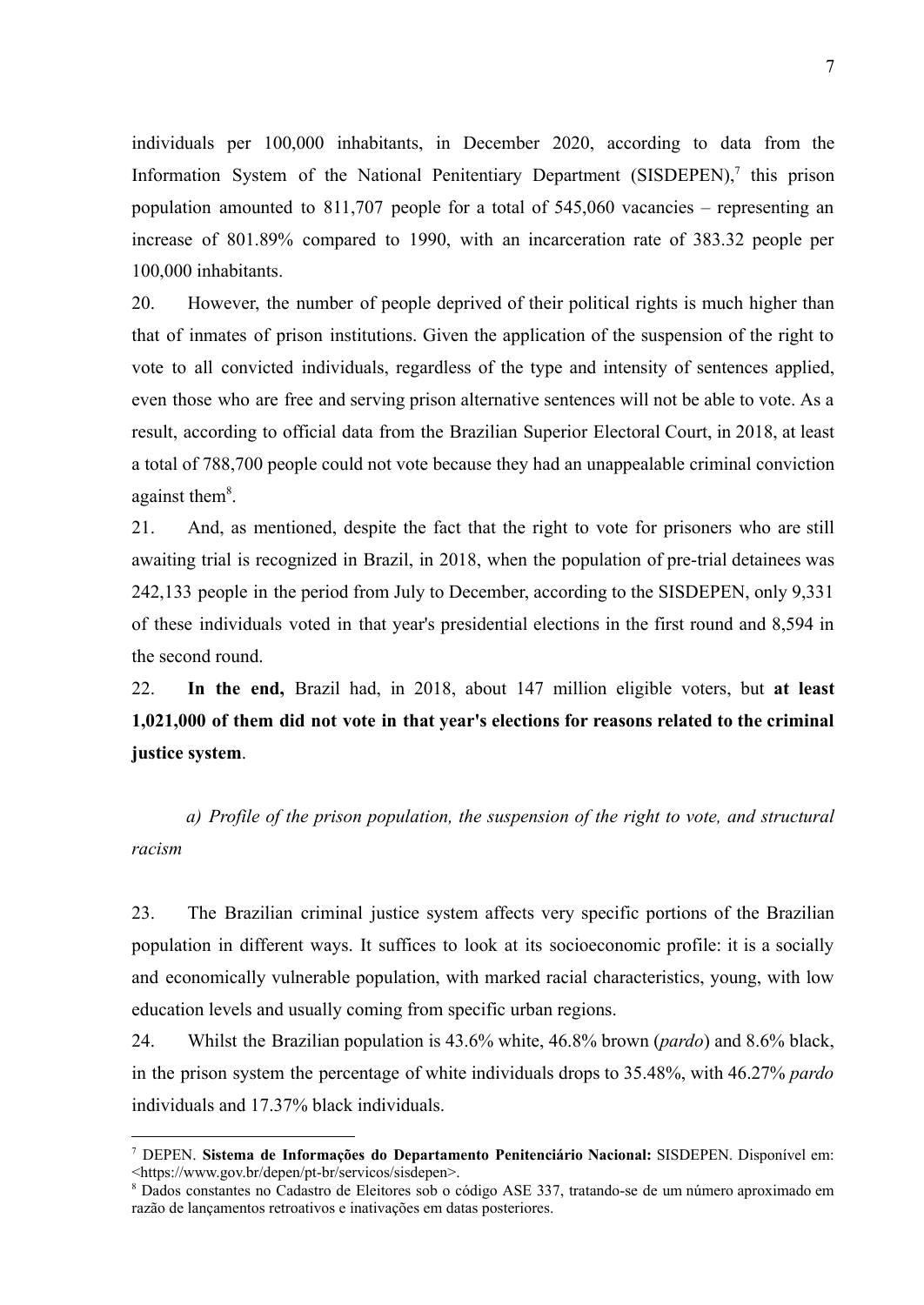25. The prison population is still essentially young - 72.39% are under the age of 34<sup>9</sup>, and with low education levels – 51.35% of the prison population has not completed Elementary School, while, in the general population, that same number is 33%.

26. The people who are most subject to Criminal Justice reside in specific urban areas those of greater social vulnerability. Taking the largest Brazilian city (São Paulo) as an example, one may notice that these people have the worst socioeconomic conditions. Crossing data from Instituto Sou da Paz in a survey on costs and alternatives to prison in the city of São Paulo<sup>10</sup> with those obtained by the 2021 Inequality Map<sup>11</sup>, one may correlate the regions of the city with the highest rates of imprisonment with the areas with the highest proportion of households in favelas, with the lowest average monthly remuneration for formal employment, with the highest number of youth homicides per  $100,000$  inhabitants, with the lowest average age at death and with the most female deaths from maternal causes per 100,000 children born, among several other factors that point to a state of urban vulnerability.

27. Thus, it should be noted that the withdrawal of the right to vote from convicted persons ends up affecting specific sectors of the population differently: the right to vote is withdrawn from more black and *pardo* people than white people; from the subsets with the lowest level of education; from those with the worst social and economic conditions; and from the urban regions that make their population the most vulnerable within big cities - the same population that has been excluded from the electoral process since the Empire times.

28. In summary, the process of insertion into the criminal justice system – considering all its consequences –, accompanied by the withdrawal of the right to vote, represents the passage from an already harmful stage of *sub*-citizenship to the near complete denial of citizenship, or, as survivors of the prison system and their families call  $it - a$  political and social death.

29. A

*b) A type of census vote - the criminalization of poverty and structural racism*

<sup>9</sup> 29,95% dela possui de 18 a 24 anos, 24,11% de 25 a 29 anos e 18,33% de 30 a 34 anos. DEPEN. **Sistema de Informações do Departamento Penitenciário Nacional:** SISDEPEN. Disponível em: <https://www.gov.br/depen/pt-br/servicos/sisdepen>

<sup>10</sup> INSTITUTO SOU DA PAZ. **Vale a pena?** Custos e alternativas à prisão na cidade de São Paulo. São Paulo, 17 de junho de 2019. Disponível em: <http://www.soudapaz.org/upload/pdf/vale\_a\_pena\_final\_online.pdf>.

<sup>11</sup> REDE NOSSA SÃO PAULO. **Mapa da Desigualdade**. São Paulo, outubro de 2021. Disponível em: <https://www.nossasaopaulo.org.br/campanhas/#13>.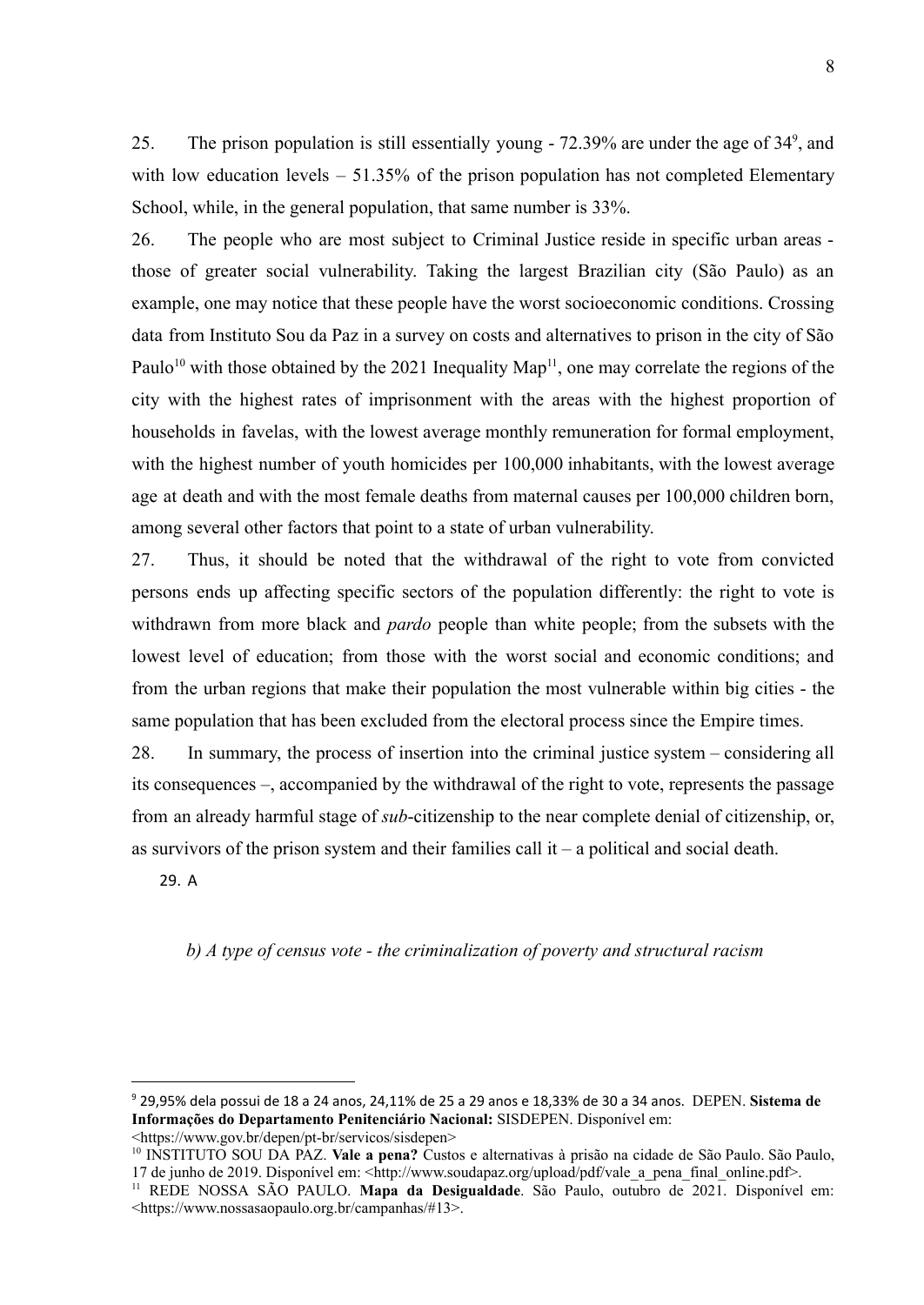30. Recently, as a result of the understandings in case law adopted on the penalty of fines, the situation of restriction of political rights for socially vulnerable convicted persons became even more severe.

31. In Brazil, the penalty of fine can be applied in three different ways: a single penalty applicable to a crime; in the place of incarceration, provided that certain requirements are met; and, mainly, cumulatively to the deprivation of liberty stipulated for each crime. In the latter case, in order to determine the total amount of the fine to be paid, the judges jointly calculate the incarceration time and the fine amount for each specific case.

32. With regard to the nature of this fine, it was discussed whether it was of a criminal or merely administrative nature, which directly influenced the moment of extinction of punishability of convicted persons. In 2018, the Federal Supreme Court established the understanding that the fine is penal in nature, that is, until it is paid, the punishment will not be declared extinct, even if the individual has already served their incarceration time.

33. The consequence of not ending the sentence due to the inability to pay has several concrete effects on the citizen's life beyond the vote: maintenance of the repeat offender status, with their sentence being increased in case of a new conviction; the non-recovery of political rights and, consequently, the impossibility of accessing various documents such as Voter IDs, Individual Taxpayer Ids (which are required to open bank accounts and obtain work permits), difficulty in accessing social benefits and public or private financing, difficulty in entering prisons as visitors, among others.

34. The exclusion scenario is worsened when considering the minimum payment amounts: while, currently, for the commission of crimes such as robbery, theft or embezzlement, a minimum fine equivalent to BRL 366.66 must be paid together with the incarceration sentence, for the crime of drug trafficking - responsible for the imprisonment of 29.26% of the male prison population and  $64.48\%$  of the female prison population<sup>12</sup> -, the minimum fine charged is BRL 18,333.33, which, when undergoing a special reduction, drops to BRL 6,111.11 – a very high value, considering the Brazilian minimum wage of BRL 1,212.00 in 2022.

35. Considering that the people sent to the penal system are those with the most fragile socioeconomic conditions, the payment of this debt is seldom achieved, so the penalty and its effects will be extended exclusively due to poverty.

<sup>12</sup> DEPEN. **Levantamento Nacional de Informações Penitenciárias:** INFOPEN. Atualização – junho de 2017. Brasília: Ministério da Justiça e Segurança Pública; Departamento Penitenciário Nacional, 2019. Disponível em: <http://antigo.depen.gov.br/DEPEN/depen/sisdepen/infopen/relatorios-sinteticos/infopen-jun-2017-rev-1207201 9-0721.pdf>.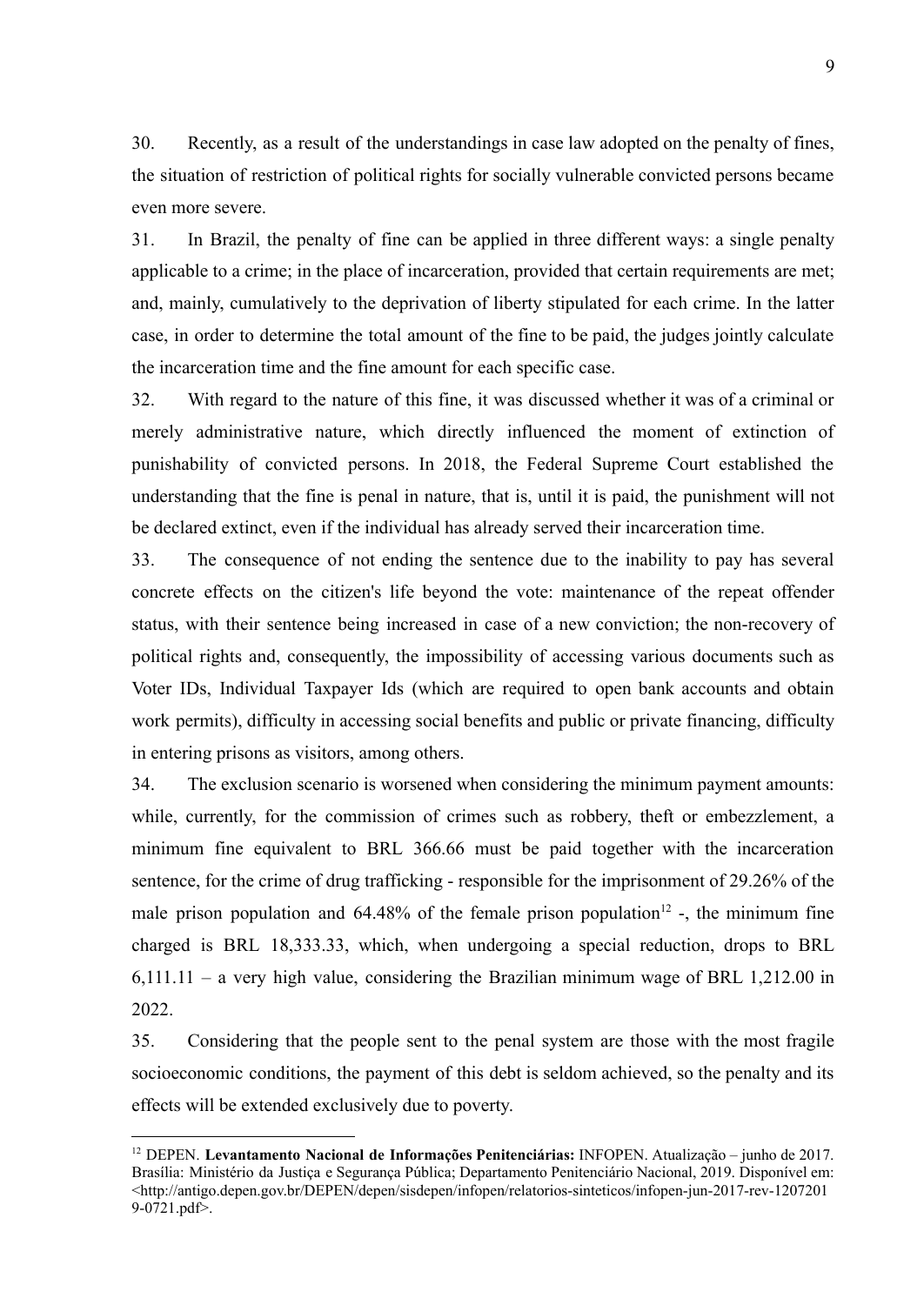36. The impact of the enforcement of the fine penalty and the extent of its effects on the citizenship of the black population are worth emphasizing: according to data from the [Family](https://www.redebrasilatual.com.br/tag/pesquisa-de-orcamentos-familiares-pof/) [Budget](https://www.redebrasilatual.com.br/tag/pesquisa-de-orcamentos-familiares-pof/) Survey (POF) of the Brazilian Institute of Geography and Statistics, 77.8% of all poverty is concentrated "in the population whose reference person in the family was black or brown".

37. The suspension of the right to vote of people who have gone through the criminal justice system is another structuring mechanism of racism in Brazil and implies, in practice, the jettisoning of black and poor people from democracy, i.e. the denial of their citizenship. It is a patent violation of the right to non-discrimination and undermines the State's obligation to promote affirmative and inclusive actions that seek to fight racism and face its effects.

38. Due to the 2019 STF decision<sup>13</sup>, the numbers of individuals who are not allowed to vote tend to be much higher in 2022 as a direct result of the impossibility of paying a fine, with voting being denied due to lack of income – which harkens back to the extinct institute of census voting. It is not mere rhetoric to say that the link between the extinction of punishability and compliance with the fine leads to the establishment of an unconstitutional perpetual sentence for poor convicted individuals, consequently violating Article 11 of the ICCPR.

### **V. International human rights documents and the right to vote of convicted persons**

39. The Universal Declaration of Human Rights of 1948, in its articles 2 and 21, stated that every person would have the right to take part in the management of the public affairs of their country, with the will of the people being the basis of authority for public authorities, to be expressed through periodic elections, with universal and equal suffrage.<sup>14</sup> In turn, the International Covenant on Civil and Political Rights states in its articles 10 and 25 that every person deprived of liberty must be treated with humanity and with the respect inherent to the dignity of the human person, and the prison system must consist of treatment aimed at

<sup>&</sup>lt;sup>13</sup> It is worth noting that, in November 2021, the Superior Court of Justice determined that the default in the fine by a convicted person who proves they are unable to pay does not prevent the recognition of the extinction of punishability. The decision has been celebrated, but one must monitor and assess whether it shall be accepted by the State Courts of Justice and how the proof of inability to pay shall be interpreted. Multa não impede extinção da punibilidade para condenado que não pode **pagar. pagar. and pagar. and pagar. a** Available at: [https://www.stj.jus.br/sites/portalp/Paginas/Comunicacao/Noticias/24112021-Multa-nao-impede-extincao-da-punibilidade-pa](https://www.stj.jus.br/sites/portalp/Paginas/Comunicacao/Noticias/24112021-Multa-nao-impede-extincao-da-punibilidade-para-o-condenado-que-nao-pode-pagar.aspx)

<sup>&</sup>lt;sup>14</sup> ASSEMBLEIA GERAL DAS NAÇÕES UNIDAS. Declaração Universal dos Direitos Humanos. Paris, 1948. Available at: <https://www.ohchr.org/EN/UDHR/Pages/Language.aspx?LangID=por>. [ra-o-condenado-que-nao-pode-pagar.aspx](https://www.stj.jus.br/sites/portalp/Paginas/Comunicacao/Noticias/24112021-Multa-nao-impede-extincao-da-punibilidade-para-o-condenado-que-nao-pode-pagar.aspx)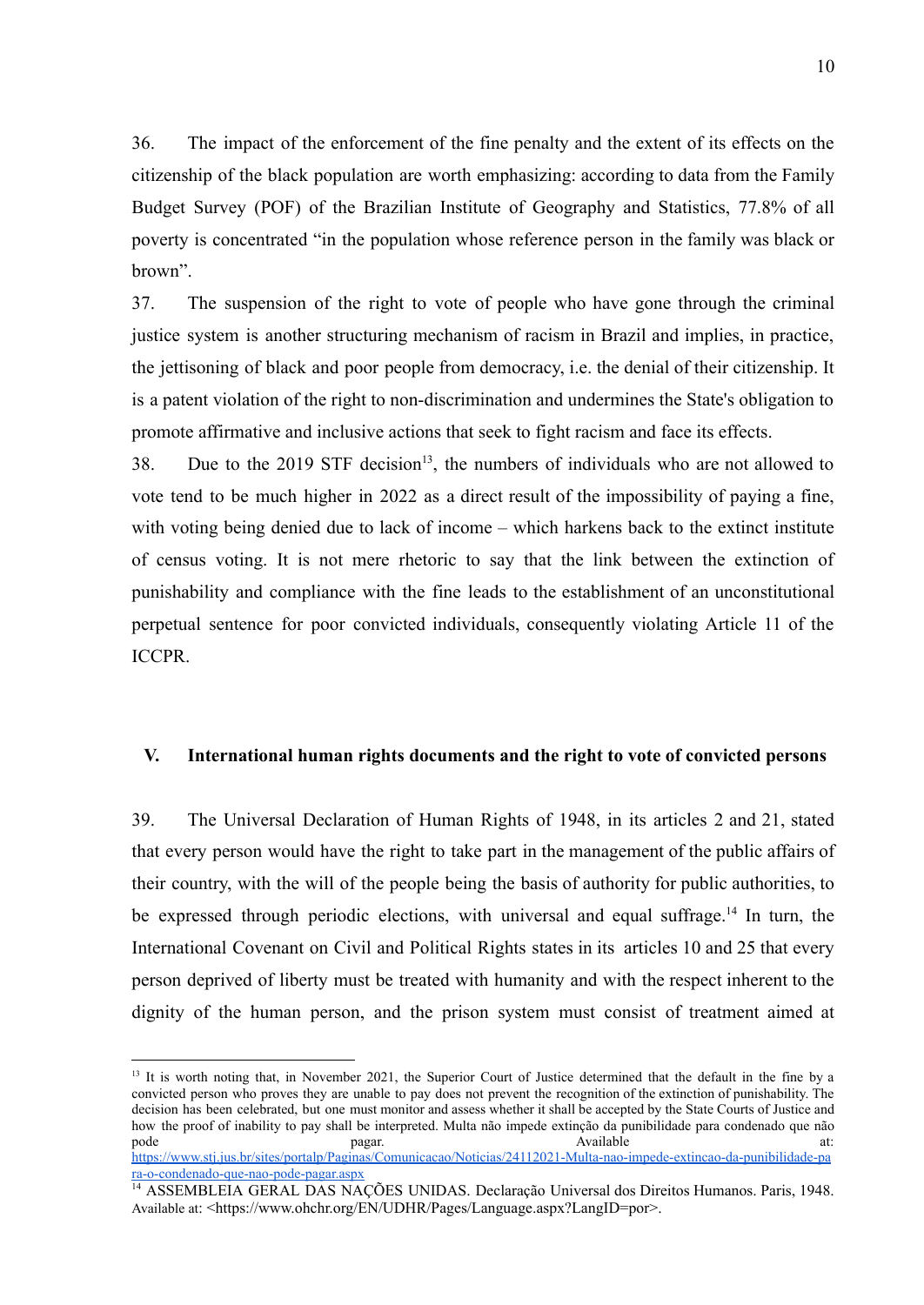reforming and rehabilitation. At the same time, the covenant determines that every citizen will have the right and the possibility to vote and be elected in periodical and authentic elections, carried out by universal and egalitarian suffrage to assure the expression of the voters' will.<sup>15</sup>

40. In turn, the International Convention on the Elimination of All Forms of Racial Discrimination – relevant due to the specific profile of the populations affected by the restriction of political rights – states in its articles 1 and 4 that there can be no distinction, exclusion, restriction or preference based on race, color, descent or origin, and Member States commit to adopting active measures to eliminate any incitement to discrimination, focusing on political rights and particularly the right to take part in elections – to vote and to be voted – in a system of universal and equal suffrage.<sup>16</sup>

41. Therefore, even though there is no direct order that involves the relationship between the right to vote and criminal convictions, these documents suggest greater interpretation parameters: suffrage must be universal, periodic, egalitarian, and exercised through a confidential vote. There may be restrictions, but they cannot be discriminatory or contribute to the dissemination of any form of discrimination. On the contrary, States should promote "special policies and affirmative action necessary to ensure the enjoyment or exercise of fundamental rights and freedoms by persons or groups that are subject to racism, racial discrimination, and related forms of intolerance, in order to promote equitable conditions and equal opportunities"<sup>17</sup>.

42. In addition, the above documents – and others – establish minimum rules to be observed for the treatment of the prison population; as such, international case law is explicit in that the restrictions established must not go beyond those inherent to the deprivation of liberty itself.

### *a) international case law on the right to vote for convicted individuals*

43. A review of the specialized literature and recent international case law reveals four judicial decisions are considered paradigms to understand the issue of the right to vote

<sup>15</sup> ASSEMBLEIA GERAL DAS NAÇÕES UNIDAS. Pacto Internacional de Direitos Civis e Políticos. 1976. Available at: <http://www.planalto.gov.br/ccivil\_03/decreto/1990-1994/d0592.htm>.

<sup>&</sup>lt;sup>16</sup> ASSEMBLEIA GERAL DAS NAÇÕES UNIDAS. Convenção Internacional sobre a Eliminação de Todas as<br>Formas de Discriminação Racial 1969. Disponível em: Formas de Discriminação Racial. 1969. Disponível em: <https://www2.camara.leg.br/atividade-legislativa/comissoes/comissoes-permanentes/cdhm/comite-brasileiro-de -direitos-humanos-e-politica-externa/ConvIntElimTodForDiscRac.html>.

<sup>17</sup> ORGANIZAÇÃO DOS ESTADOS AMERICANOS. Convenção Interamericana contra o Racismo, a Discriminação Racial e Formas Correlatas de Intolerância, firmado pela República Federativa do Brasil em 2021. Disponível em https://www.in.gov.br/en/web/dou/-/decreto-n-10.932-de-10-de-janeiro-de-2022-373305203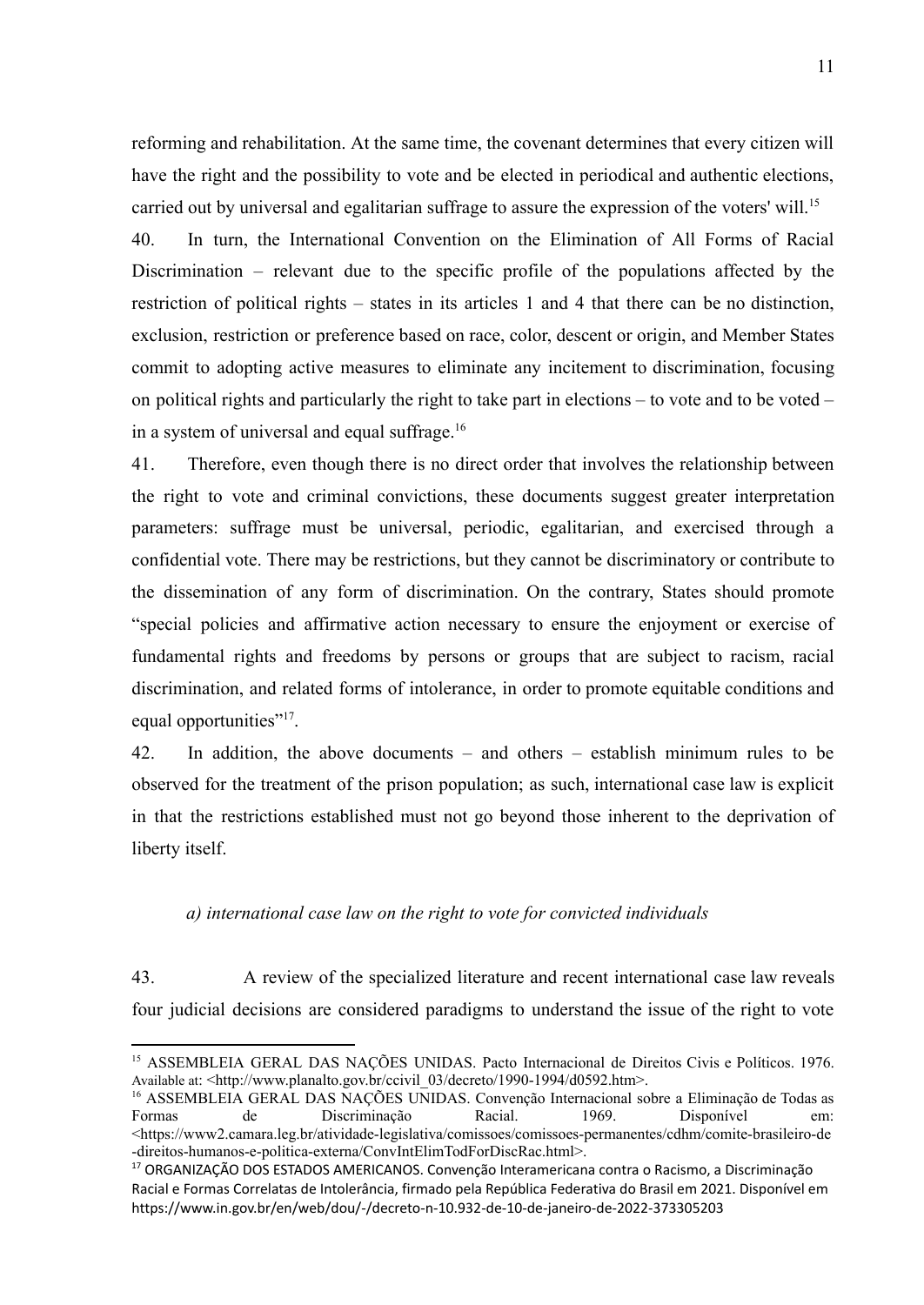for those with criminal convictions: *Sauve v. Canada; August and Another v. the Electoral Commission and Others* (South Africa); *Minister of Home Affairs v. National Institute for Crime Prevention and the Re-Integration of Offenders (NICRO)* (South Africa); and *Hirst v.* United Kingdom (European Court of Human Rights)<sup>18</sup>.

44. In the cases of Sauvé v. Canada (1992 and 2000), the Ontario Court of Appeal (1992) and the Canadian Supreme Court (2000) concluded on the unconstitutional character of the articles of its electoral law that determined the suspension of political rights of all those who were incarcerated, or, in their later version, of all those sentenced to a prison term of more than two years. The arguments of the Courts that should be highlighted include: a) logistical difficulties cannot be considered valid arguments when denying the realization of rights; b) that it cannot be said that suffrage must be restricted to a supposed group of decent and responsible individuals, which is an outdated characterization; c) that access or lack thereof to electoral information would be an individual choice, and not a requirement for voting; d) and, above all, that no legitimate criminal policy goal can be demonstrably achieved through the suspension of political rights, as it is only a form of punishment.<sup>19</sup>

45. With regard to decisions made by the Supreme Court of South Africa - August and Another v. the Electoral Commission and Others, 1999, and Minister of Home Affairs v. National Institute for Crime Prevention and the Re-Integration of Offenders (NICRO) and Others, 2004 – the court emphasized that: a) pragmatic and economic issues cannot be considered reasons to prevent the consecution of rights; b) that voting is the founding value of that nation, as a tool for the acquisition of rights, the realization of citizenship and a symbol of dignity and personality in a country of great disparities; c) that the right to vote had already been used to guarantee the supremacy of a group and to marginalize the rest of the people; d) and that in order to discuss restrictions, a criterion of reasonableness and proportionality should be observed within a democratic context, especially when affecting an entire group of people.<sup>20</sup>

<sup>&</sup>lt;sup>18</sup> Conforme BRAKLE, Mischelle Van; MCLAUGHLIN, Heather; UGGEN, Christopher, Punishment and Social Exclusion: National Differences in Prisoner Disenfranchisement. In: EWALD, Alec; ROTTINGHAUS, Brandon (ed.). **Criminal Disenfranchisement in an International Perspective.** New York: Cambridge University Press, 2009.

<sup>&</sup>lt;sup>19</sup> CANADÁ. Supreme Court of Canada. Sauvé v. Canada (Attorney General), [1993] 2 SCR 438, 1993 CanLII 92 (SCC). 27 de maio de 1993. Disponível em: <https://scc-csc.lexum.com/scc-csc/scc-csc/en/item/1009/index.do>.

<sup>&</sup>lt;sup>20</sup> ÁFRICA DO SUL. Constitutional Court of South Africa. August and Another v Electoral Commission and Others (CCT8/99) [1999] ZACC 3; 1999 (3) SA 1; 1999 (4) BCLR 363. 1 de abril de 1999. Disponível em: <http://www.saflii.org/za/cases/ZACC/1999/3.html>.; ÁFRICA DO SUL. Constitutional Court of South Africa. Minister of Home Affairs v National Institute for Crime Prevention and the Re-Integration of Offenders (NICRO) and Others (CCT 03/04) [2004] ZACC 10; 2005 (3) SA 280 (CC); 2004 (5) BCLR 445 (CC). 3 de março de 2004. Disponível em: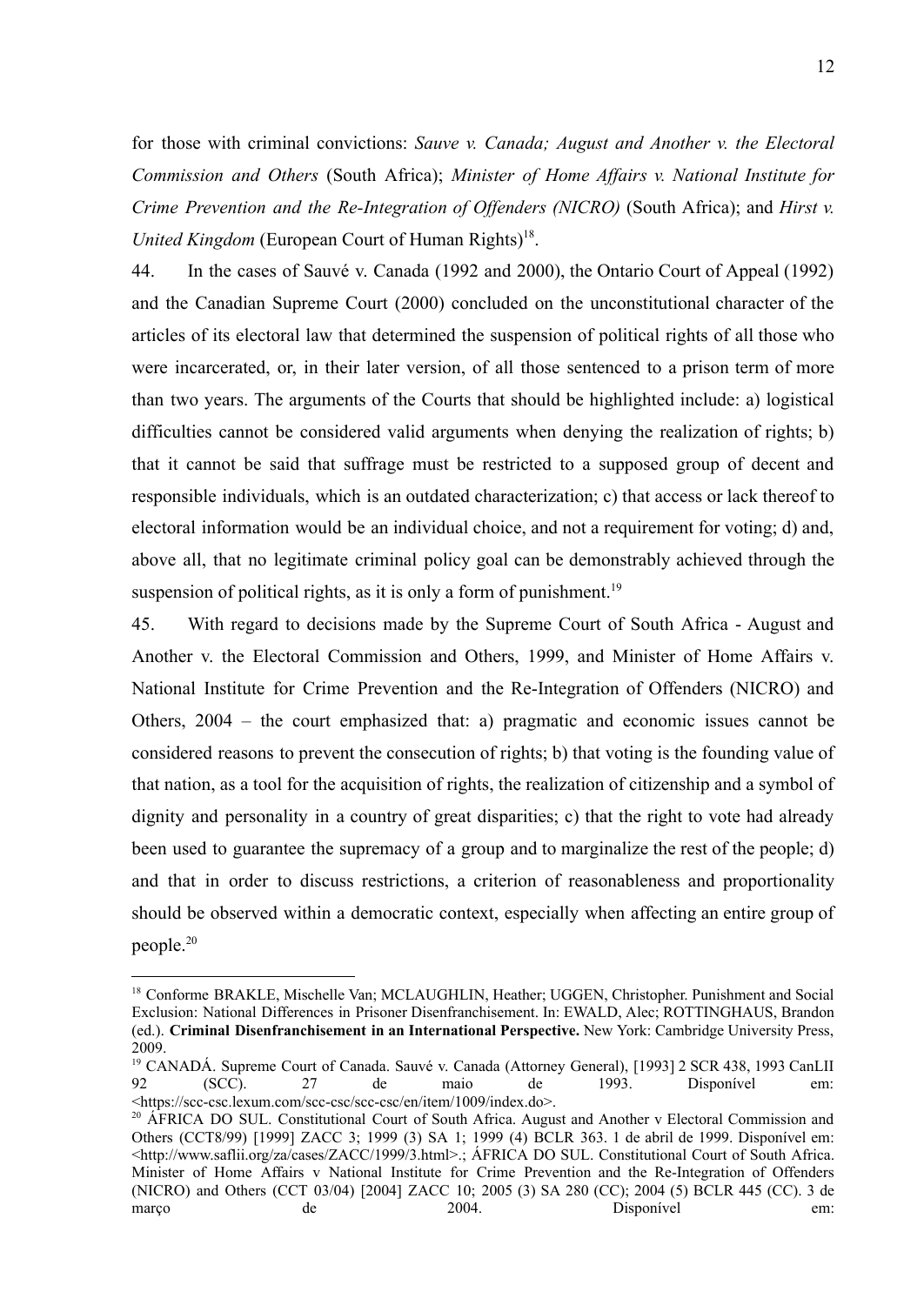46. However, for this document, it is worth paying particular attention to the criteria adopted by the European Court of Human Rights to resolve the case Hirst v. United Kingdom (no. 2), since the limits of restrictions on the right to vote established therein can serve as an interpretative basis for the American Convention on Human Rights, as we will see below.

47. In Hirst v. United Kingdom, it was claimed that Article 3 of the United Kingdom's Representation of the People Act opposed the European Convention on Human Rights, which guaranteed the free expression of the people through elections. As a response from the European Court of Human Rights, using the European Convention on Human Rights and the aforementioned documents, an understanding was established in that there could not be any form of suspension of the right to vote in a general and indiscriminate manner, since the application of such a restriction to all those who commit crimes would not follow any criterion of proportionality to the penalty applied, the severity of the crime or the personal circumstances of the individual; as such, should there by any limitations, they could not violate the essence of the very idea of democracy.

48. It was also stated that, surely, incarceration will always result in the restriction of some rights, but this cannot go beyond that which is strictly necessary for the very fulfillment of the sentence; as such, all rights that are not directly affected by incarceration should be preserved. And, thus, an understanding was established so that, for any suspension of the right to vote resulting from a criminal conviction, there should be an individualized judicial decision for each specific case, with the suspension of political rights being expressly addressed and its need being pointed out for that situation according to its particularities, $2<sup>1</sup>$  - which, in later cases, came to be understood as a necessary relationship between the crime committed and crimes committed against elections or democratic institutions<sup>22</sup>.

<sup>&</sup>lt;https://collections.concourt.org.za/bitstream/handle/20.500.12144/2233/Full%20judgment%20%28407%20Kb  $\%$ 29-1333.pdf?sequence=2&isAllowed=y>.

<sup>&</sup>lt;sup>21</sup> CORTE EUROPEIA DE DIREITOS HUMANOS. Case of Hirst v. The United Kingdom  $(n^{\circ}$ . 2). Application  $n^{\circ}$ . 74025/01. October 6. 2005. Available at:  $n^{\circ}$ . 74025/01. October 6, 2005. Available at: <https://hudoc.echr.coe.int/eng#{%22dmdocnumber%22:[%22787485%22],%22itemid%22:[%22001-70442%2  $2]$  $>$ .

<sup>22</sup> *Frodl v. Áustria*. Availabe at: <https://hudoc.echr.coe.int/eng-press?i=003-5010996-6151237>. The understanding established in *Hirst v. United Kingdom* was restated in a series of later decisions, such as *Söyler v. Turkey* (2013), *Murat Vural v. Turkey* (2014) and *Kulinski and Sabev v. Bulgaria* (2016), and one should observe particularly the cases of *Anchugov and Gladkov v. Russia* (2013), *Isakov and Others v. Russia* (2017) and *Ramishvili v. Georgia* (2018), in which the European Court of Human Rights understood that the constitutional texts of Russia and Georgia opposed article 3 of protocol 1 of the European Convention on Human Rights, since they determined the application of a general and automatic restriction of the political rights of its convicted population, just as it currently occurs in Brazil.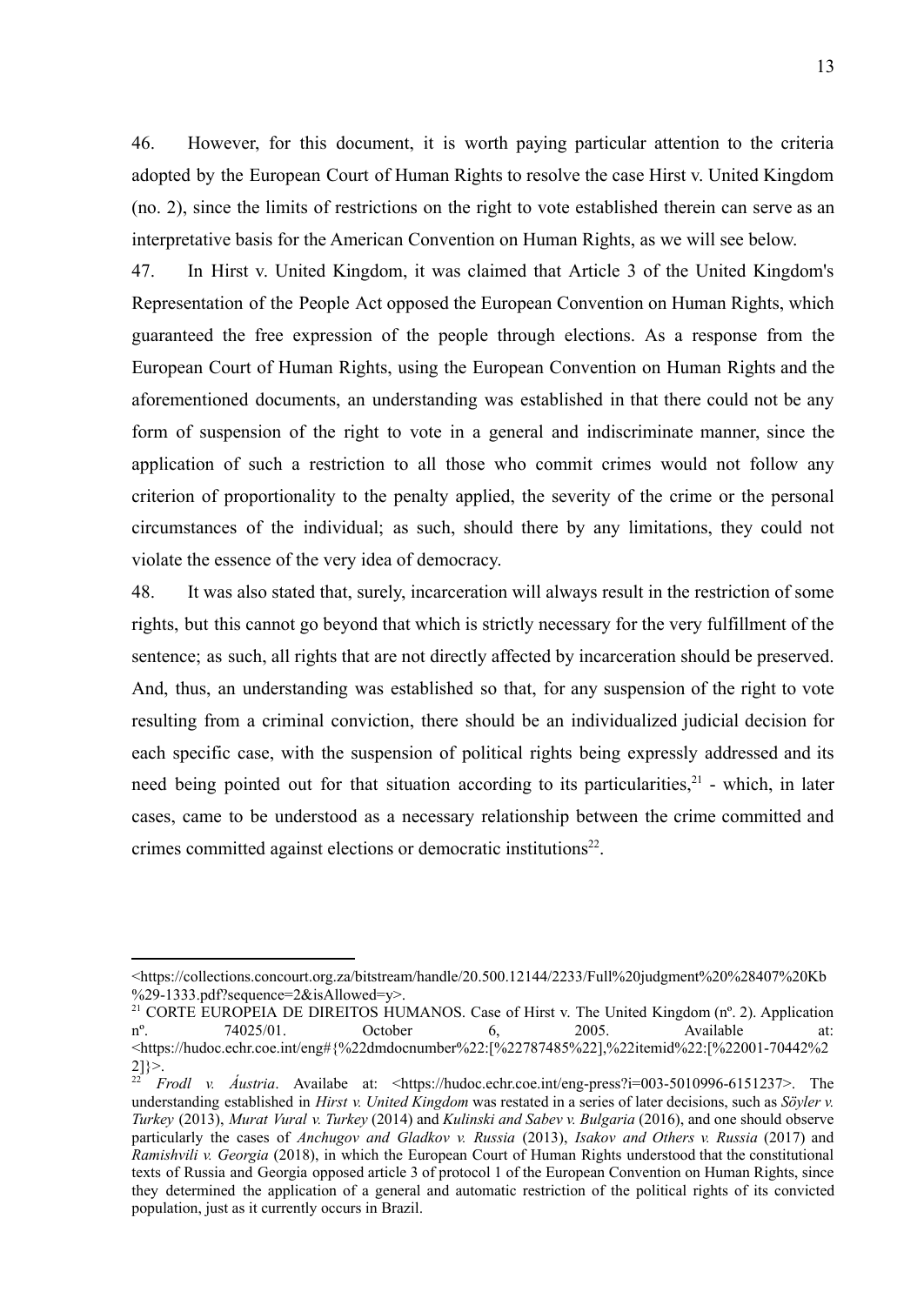*b) Decisions on restrictions of political rights of the American Court (INT) of Human Rights*

49. Although the Inter-American Court of Human Rights has not yet ruled on the right to vote of convicted persons, in discussions that dealt with the right to run for office and be voted on - Yamata v. Nicaragua (2005), Castañeda Gutman v. Mexico (2008) and Argüelles y otros v. Argentina (2014) cases - clear delimitation parameters of what would be acceptable political rights restrictions were established in the light of the text of the American Convention on Human Rights, other international human rights documents and international case law.

50. In these cases, emphasis was placed on the fact that political rights are not absolute and may be subject to limitations, but, as stated in Yamata v. Nicaragua  $(2005)^{23}$ , with express mention of the precedent of Hirst v. United Kingdom described above, its regulation must take into account the principles of legality, necessity and proportionality within a democratic society. Thus, States are allowed to regulate the exercise of political rights, provided that the limitations imposed are reasonable in view of the principles of a representative democracy.

51. And, as also highlighted in Castañeda Gutman v. Mexico (2008)<sup>24</sup>, based on a series of international precedents that discuss the possibilities of restricting rights<sup>25</sup> and an Advisory Opinion of the American Commission on Human Rights<sup>26</sup>, it is understood that, for any regulations or restrictions of rights and freedoms provided for in the Convention, the Court adopts certain criteria that must necessarily be observed: *a)* the legality of the restrictive measure; *b)* the purpose of this measure, so that the reason invoked to justify the restriction is permitted by the Convention, as provided for in specific provisions; *c)* the necessity and

de 2004. Serie C No. 107, párrs. 121 y 123; y *La colegiación obligatoria de periodistas* (arts. 13 y 29 Convención Americana sobre Derechos Humanos). Opinión Consultiva OC-5/85 del 13 de noviembre de

1985. Serie A No. 5, párr. 46. Asimismo *cfr. Eur. Court H.R., Case of Barthold v. Germany*, Judgment of 25 March 1985, Series A no. 90, para. 58; *Eur. Court H.R., Case of Sunday Times v. United Kingdom*,

<sup>23</sup> Corte IDH. Caso Yatama Vs. Nicaragua. Excepciones Preliminares, Fondo, Reparaciones y Costas. Sentencia de 23 de junio de 2005. Serie C No. 127. § 206.

<sup>&</sup>lt;sup>24</sup> Corte IDH. Caso Castañeda Gutman Vs. México. Excepciones Preliminares, Fondo, Reparaciones y Costas. Sentencia de 6 de agosto de 2008. Serie C No. 184.

<sup>25</sup> Os precedentes citados são: *"Caso Ricardo Canese*, *supra* nota 5, párrs. 96 y 133; *Caso Herrera Ulloa*. Sentencia de 2 de julio

Judgment of 26 April 1979, Series A no. 30, para. 59; O.N.U., Comité de Derechos Humanos, Observación general Nº 27, Libertad de circulación (art. 12) de 2 de noviembre de 1999, párrs. 14 y 15; y O.N.U., Comité de Derechos Humanos, Observación general Nº 25, Derecho a participar en los asuntos públicos, derecho a votar y derecho al acceso, en condiciones de igualdad a las funciones públicas (art. 25) de 12 de julio de 1996, párrs. 11, 14, 15 y 16".

<sup>26</sup> *"Colegiación Obligatoria de Periodistas* (arts. 13 y 29 Convención Americana sobre Derechos Humanos). Opinión Consultiva OC-5/85 del 13 de noviembre de 1985. Serie A No. 5, párr. 39; y *Caso Kimel*, *supra* nota 4, párr. 52".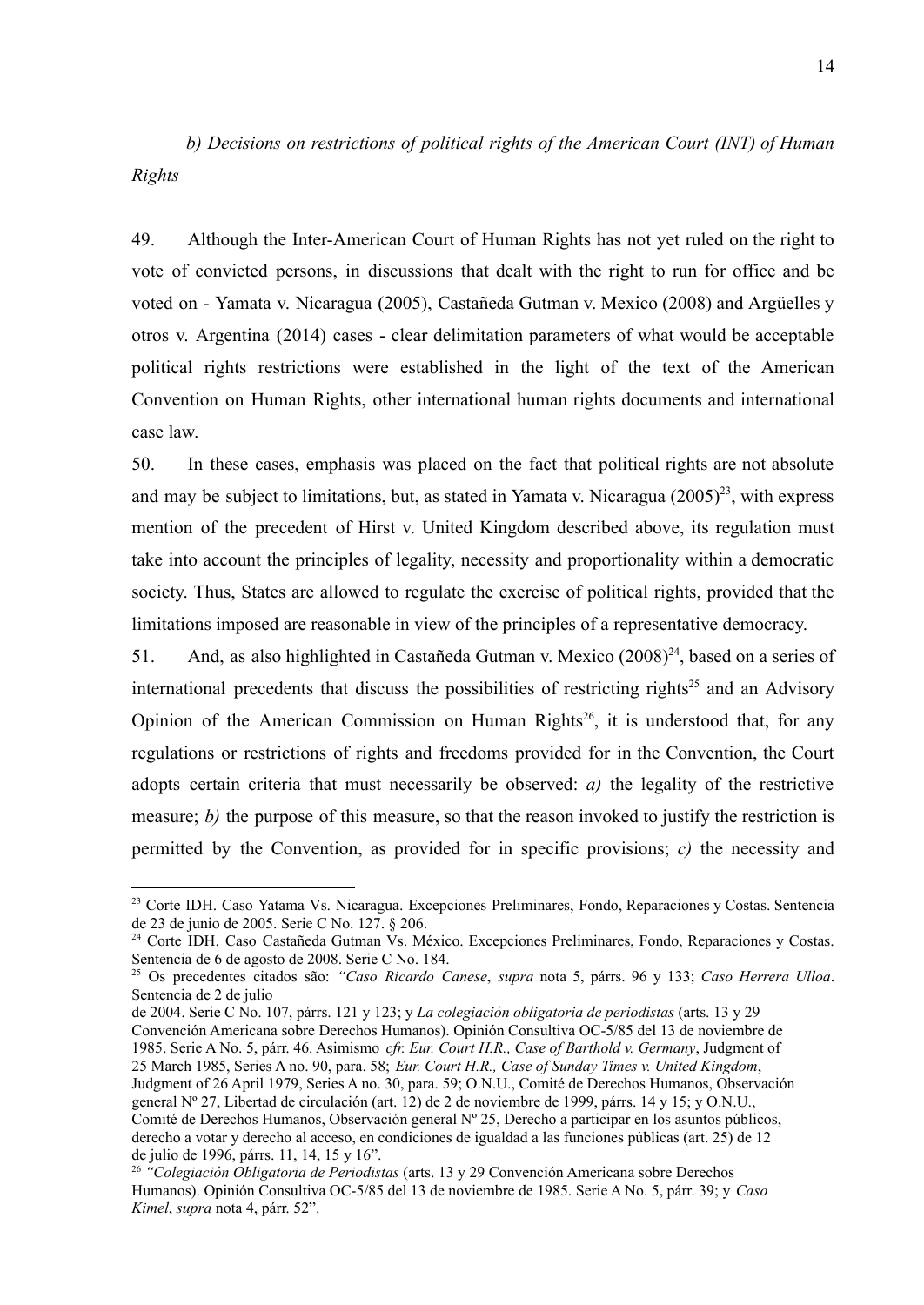proportionality of the restrictive measure within a democratic society, which, in turn, requires a verification of whether *c.1)* it meets an imperative social need; *c.2)* it is the measure that least restricts the protected right within the existing possibilities; *c.3)* the measure fits perfectly within the scope of the legitimate goal pursued.

52. Thus, given the precedents of foreign and international human rights courts on the right to vote for convicted persons, as well as the limiting parameters established by the Inter-American Court of Human Rights in order for there to be measures that restrict rights, the automatic suspension of political rights automatically to all those convicted by the criminal justice system cannot be considered acceptable.

53. Bearing in mind that the relationship between criminal convictions and the suspension of voting rights is treated differently in each country<sup>27</sup>, we should note that, in many of them, it was not necessary for there to be any judicial measure in order to achieve the expansion of suffrage to convicted individuals.

54. As such, it is worth noting that in those countries where the suffrage of convicted individuals is allowed, there are no difficulties that prevent the realization of the right to vote, with simple solutions being adopted in order to circumvent any imaginable logistical difficulties. As an example, we can mention Germany, where, even in the rare cases in which the suspension of political rights is determined – for crimes that are related to electoral issues or that violate the foundational principles of Germany as a democracy –, votes are counted from all inmates, as it is understood that the exercise of political rights contributes to the non-stigmatization and reintegration of convicted individuals.<sup>28</sup>In Portugal, the collection of votes from people arrested is done by means of an early postal vote: the ballot paper is filled out, folded, placed in two envelopes that are sealed, signed and sent to the polling station voter.<sup>29</sup>In Luxembourg, voters are allowed to leave prison on election day, with or without an

<sup>&</sup>lt;sup>27</sup> Christopher Uggen, Mischelle Van Brakle e Heather McLaughlin, in a 2009 study, indicate that the following countries currently lack measures that restrict voting rights as a result of criminal convictions: Albania, Germany, Austria, Bangladesh, Bosnia, Canada, China, Croatia, Denmark, Slovenia, Spain, Finland, Greece, Netherlands, Iceland, Iran, Ireland, Israel, Italy, Japan, Laos, Lesotho, Lithuania, Luxembourg, Macedonia, Montenegro, Norway, New Zealand, Pakistan, Poland, Porto Rico, Portugal, Czech Republic, Romania, São Tomé, Serbia, Sweden, Switzerland, Turkey. According to: BRAKLE, Mischelle Van; MCLAUGHLIN, Heather; UGGEN, Christopher. Punishment and Social Exclusion: National Differences in Prisoner Disenfranchisement. In: EWALD, Alec; ROTTINGHAUS, Brandon (ed.). **Criminal Disenfranchisement in an International Perspective.** New York: Cambridge University Press, 2009. p. 25-58.

<sup>&</sup>lt;sup>28</sup> Conforme DEMLEITNER, Nora V. U. S. Felon Disenfranchisement: Parting Ways with Western Europe. In: EWALD, Alec; ROTTINGHAUS, Brandon (ed.). **Criminal Disenfranchisement in an International Perspective.** New York: Cambridge University Press, 2009. p. 79-108.

<sup>&</sup>lt;sup>29</sup> Conforme PORTAL DO ELEITOR. Voto antecipado. Pessoas Presas e não privados de direitos políticos. Disponível em: <https://www.portaldoeleitor.pt/Documents/Europeias%202014/AF\_FolhetoVoto\_Presos.pdf>.